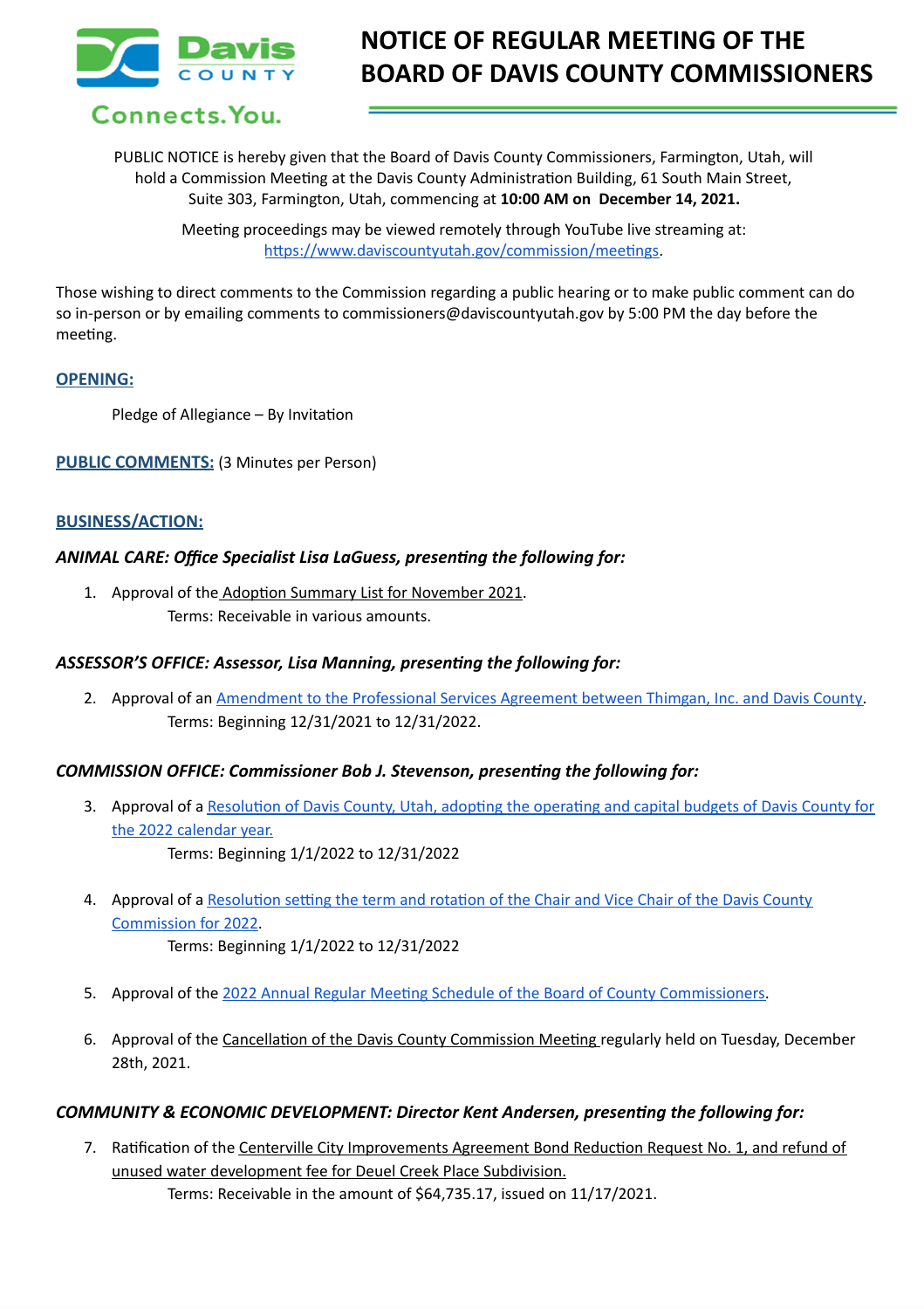- 8. Approval of the Contract with USA Gymnastics for the Power Tumbling and Trampoline State [Championships](https://drive.google.com/file/d/1mLnkovLFJkPlYkznjHwipDRQwhrq4Tvr/view?usp=sharing). Terms: Receivable in the amount of \$4050.05, beginning 1/13/2022 to 01/15/2022.
- 9. Approval of the Contract with USA Gymnastics for the Power Tumbling and Trampoline State [Championships](https://drive.google.com/file/d/1ROJ9AggwFCcqcXVuD5AnCvG2-ZBJTXHK/view?usp=sharing). Terms: Receivable in the amount of \$4050.05, beginning 2/24/2022 to 02/26/2022.
- 10. Approval of the [Contract](https://drive.google.com/file/d/1eRlpZO-6wl9sl1XII6c5oO0eO1dsivER/view?usp=sharing) with the Great Basin Fiber Arts Fair at the Legacy Events Center. Terms: Receivable in the amount of \$3448.31, beginning 5/5/2022 to 5/7/2022.
- 11. Approval of the Contract with [Metasport](https://drive.google.com/file/d/1A57T5GuMIBhwPFep9WjhQxBWYTuJtnvZ/view?usp=sharing) for indoor soccer training at the Legacy Events Center. Terms: Receivable in the amount of \$8769.42, beginning 1/3/2022 to 3/4/2022.
- 12. Approval of the Contract with Academy West, Inc. for the Western Regional [Gymnastics](https://drive.google.com/file/d/1i96xMizwWPfFBYO2eMD_Ah8haJRPxlM5/view?usp=sharing) Meet at the Legacy Events [Center.](https://drive.google.com/file/d/1i96xMizwWPfFBYO2eMD_Ah8haJRPxlM5/view?usp=sharing)
	- Terms: Receivable in the amount of \$5129.40, beginning 4/5/2022 to 4/9/2022.

# *HEALTH: Director Brian Hatch, presenting the following for:*

13. Approval of the [Amendment](https://drive.google.com/file/d/1t42Tq7BvdjkTAFd2mchycGxieESsMy2m/view?usp=sharing) to the Utah Department of Health Contract for STD Disease Intervention Services, increasing the contract amount and replacing Attachment 'A'.

Terms: Receivable in the amount of \$44,497.00 (increase), beginning 1/1/2022 to 12/31/2022.

# *PUBLIC WORKS: Director Adam Wright, presenting the following for:*

14. Approval of the Pipeline Crossing Agreement for Barnard Creek at Mile Post 794.23 on the Salt Lake [Subdivision](https://drive.google.com/file/d/1MdSlWjuOxUstr61kmiqHhbAWZVxQKjz_/view?usp=sharing) in [Centerville,](https://drive.google.com/file/d/1MdSlWjuOxUstr61kmiqHhbAWZVxQKjz_/view?usp=sharing) Utah.

Terms: Payable in the amount of \$6,000, beginning 12/14/2021.

15. Approval of the Hooper Irrigation License [Agreement](https://docs.google.com/document/d/1Q_ow13gFj7zie1iDbX3xWTxk4Lq9cXeB/edit?usp=sharing&ouid=109614430660042516529&rtpof=true&sd=true) between Davis County and the Hooper Irrigation Company to repair the Howard Slough [crossing](https://docs.google.com/document/d/1Q_ow13gFj7zie1iDbX3xWTxk4Lq9cXeB/edit?usp=sharing&ouid=109614430660042516529&rtpof=true&sd=true) under the Hooper Canal. Terms: Payable in the amount of \$2000.00, beginning 12/14/2021 to 12/14/2023.

# *SHERIFF'S OFFICE: Chief Deputy Susan Poulsen, presenting the following for:*

16. Approval of the Training Reimbursement Agreement with Brittany Dawn Turner for Law Enforcement Officer Training.

> Terms: Payable in the amount of \$12,686, beginning on the date the employee is sworn in and ending two years form that date or 4,160 hours, whichever is later.

- 17. Approval of a [Memorandum](https://drive.google.com/file/d/1XOEFW60d97FPaH6v7qnjSvCP09ET8QEy/view?usp=sharing) of Agreement with Utah Health Policy Project (UHPP), and Davis County, for health insurance outreach [enrollment,](https://drive.google.com/file/d/1XOEFW60d97FPaH6v7qnjSvCP09ET8QEy/view?usp=sharing) providing inmates assistance and options for health access. Terms: beginning 12/14/2021 to 12/14/2022.
- 18. Approval of a Memorandum of [Understanding](https://drive.google.com/file/d/1V1EFGOnMYRC143X7iU_4UUdgyyuBK9Jl/view?usp=sharing) between West Point City, Syracuse City, and Davis County for [participation](https://drive.google.com/file/d/1V1EFGOnMYRC143X7iU_4UUdgyyuBK9Jl/view?usp=sharing) in the Syracuse City Youth Court program. Terms: 12/14/2021